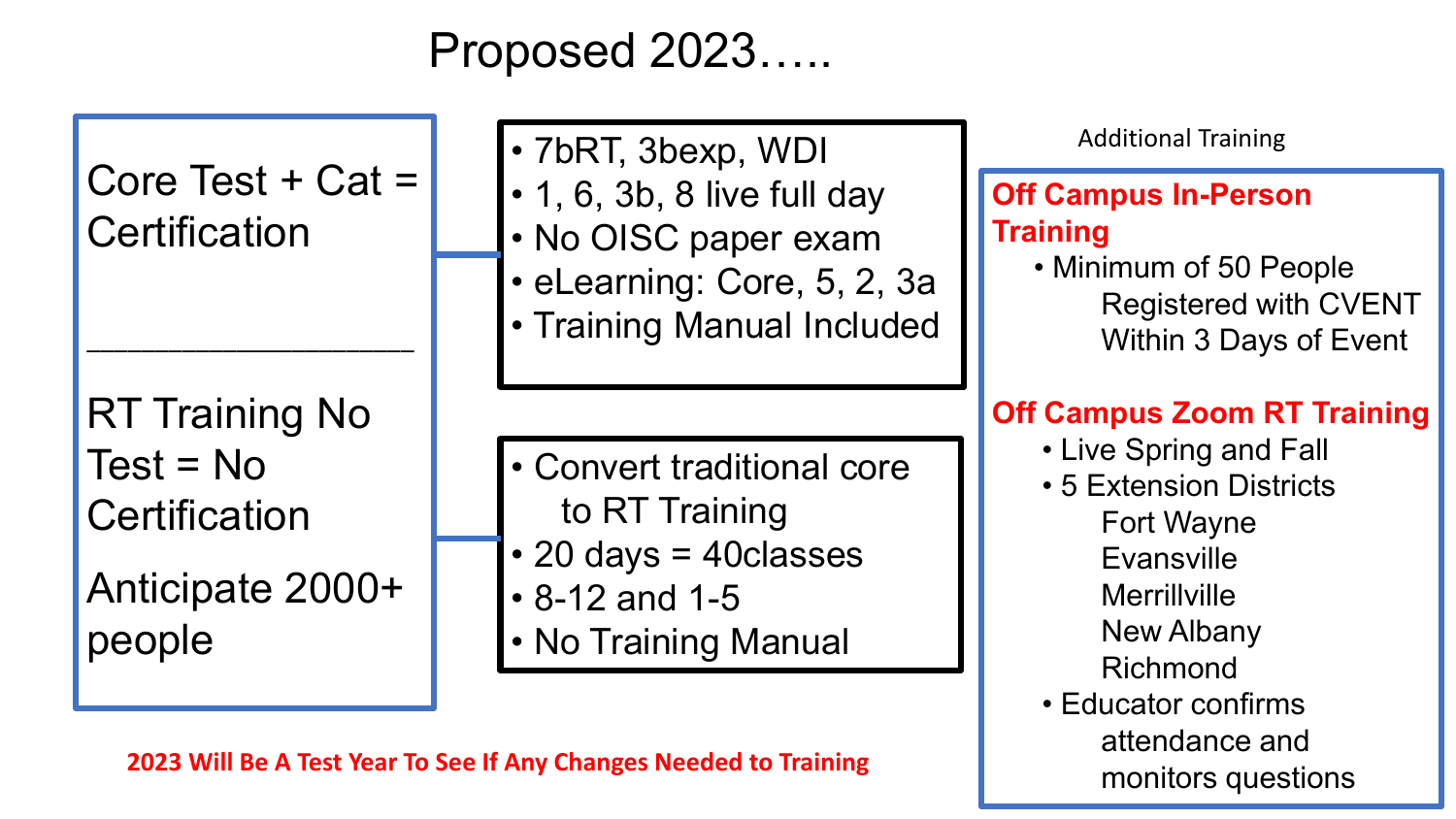# **Agenda Will Follow Office of Indiana State Chemist Test Blueprint**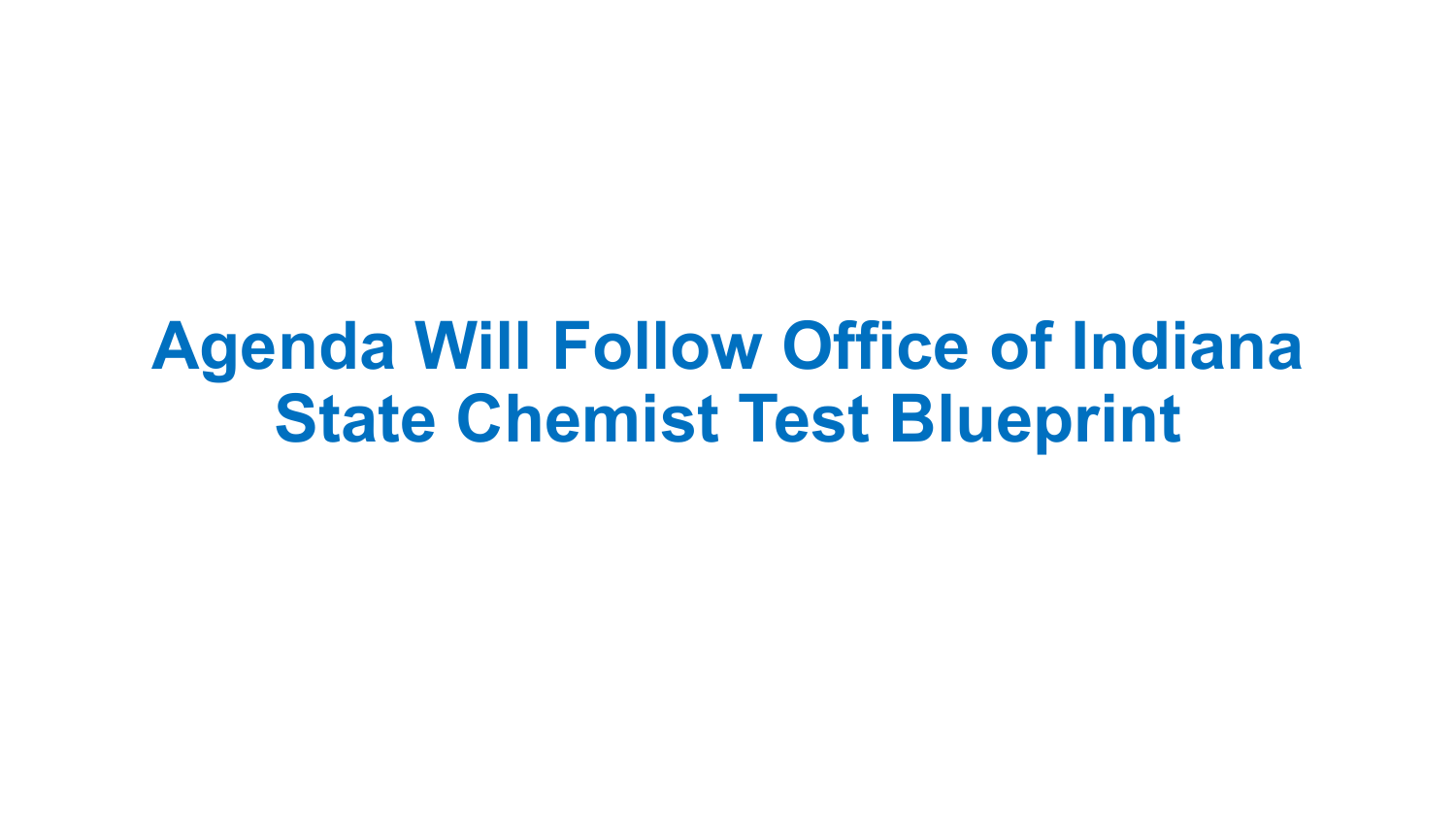What RT Training Means **Application** 

3 Parts of Label **Post Application Clean-up** Protecting Yourself **Blowing Pavement** Getting Desired Outcomes **Cleaning Sprayer** 

Mixing/Loading Mixing/Loading Secure Pesticides in Truck Measuring Mixing Order **Accidents** Adjuvants **Poisonings** Triple Rinsing Containers Triple Rinsing Containers Air Gaps **Truck Accidents** Equipment Maintenance **Complaints** 

Right Address Importance of Label **Monitor Application** Customer Communication Formulations **Formulations Formulations Job Site Security** 

RUP vs General **Application Records Application Records** 

Protecting Environment Washing off Nontarget Drift Leftover Mixture

Service Container **Service Container Container Container Container Container Container Container Container Container Container Container Container Container Container Container Container Con**